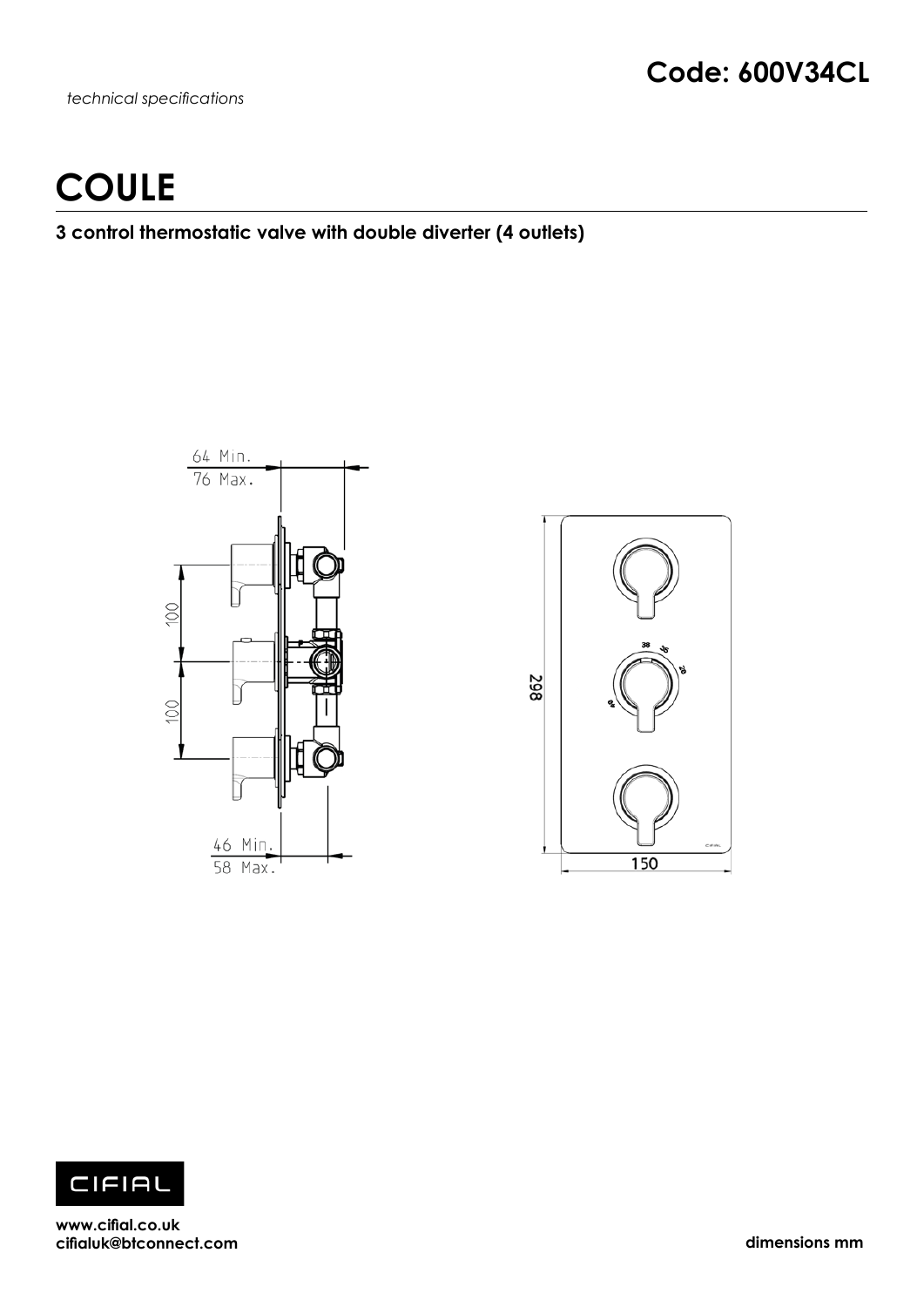# *technical specifications* **Code: 600V34CL**





### **NOTES:**

1) The red dot on the temperature limit ring must be aligned with the number 38 on the backplate

2) valve rough 3580018 pre-assembled at the factory

Installer: Please leave all leaflets with the building owner to file for future reference